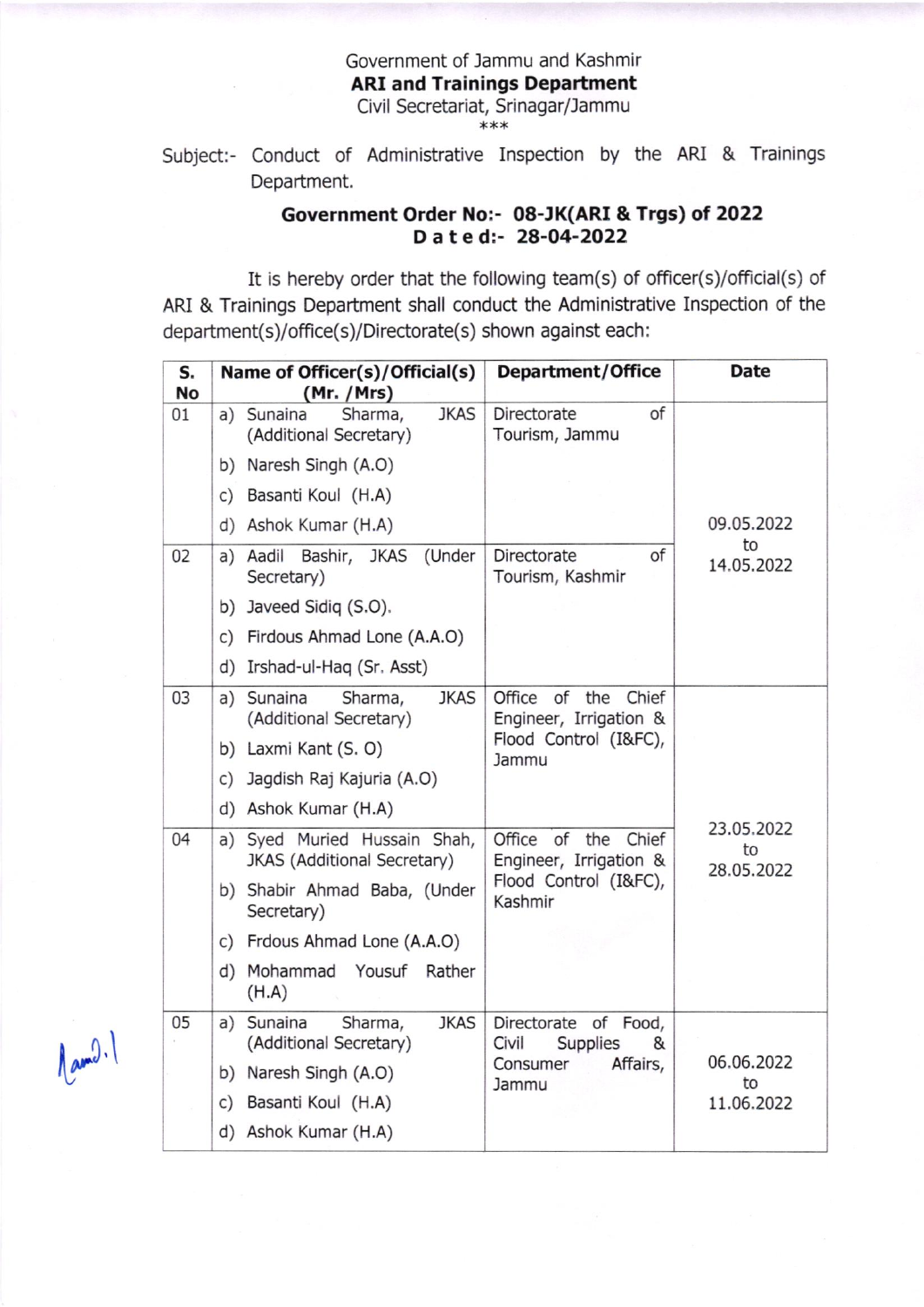| 06 | Bashir, JKAS (Under<br>Aadil<br>a)<br>Secretary)<br>b) Javeed Sidiq (S.O).<br>c) Firdous Ahmad Lone (A.A.O)<br>d) Irshad-ul-Haq (Sr. Asst)                                                   | Directorate of Food,<br>&<br>Supplies<br>Civil<br>Affairs,<br>Consumer<br>Kashmir |                                |
|----|----------------------------------------------------------------------------------------------------------------------------------------------------------------------------------------------|-----------------------------------------------------------------------------------|--------------------------------|
| 07 | <b>JKAS</b><br>Sharma,<br>a) Sunaina<br>(Additional Secretary)<br>b) Laxmi Kant (S. O)<br>c) Jagdish Raj Kajuria (A.O)<br>d) Ashok Kumar (H.A)                                               | of<br>Rural<br>Directorate<br>Development, Jammu                                  |                                |
| 08 | a) Syed Muried Hussain Shah,<br><b>JKAS (Additional Secretary)</b><br>b) Shabir Ahmad Baba, (Under<br>Secretary)<br>c) Frdous Ahmad Lone (A.A.O)<br>Rather<br>Mohammad Yousuf<br>d)<br>(H.A) | Rural<br>Directorate<br>of<br>Development, Kashmir                                | 20.06.2022<br>to<br>25.06.2022 |

## By Order of Government of Jammu and Kashmir

## sd/- (Amit Sharma) IKAS

Secretary to the Government ARI and Trainings Department

No:-ARI-AI/08/2021-01 Dated:- 28-04-2022<br>Copy to the:-

- 
- 1. Principal Secretary to the Government, Irrigation and Flood Control Department.
- 2. Joint Secretary (J&K), Ministry of Home Affairs, Government of India.
- 3. Commissioner/Secretary to the Government, Department of Food Civil Supplies & Consumer Affairs.
- 4. Commissioner/Secretary to the Government, Department of Rural Development & Panchayati Raj.
- 5. Secretary to the Government, Tourism Department,
- 6. Director Tourism, Jammu/Kashmir.
- 7. Director, Rural Development and Panchayati Raj, Jammu/Kashmir.
- 8. Director, Food Civil Supplies & Consumer Affairs, Jammu/Kashmir.
- 9. Chief Engineer, I&FC, Jammu/Kashmir for information.
- 10. Pvt. Secretary with the Chief Secretary, J&K for information.
- 11. Pvt. Secretary to Secretary to Government, ARI & Trainings Department for information of the Secretary,

l<sub>gw</sub>(),